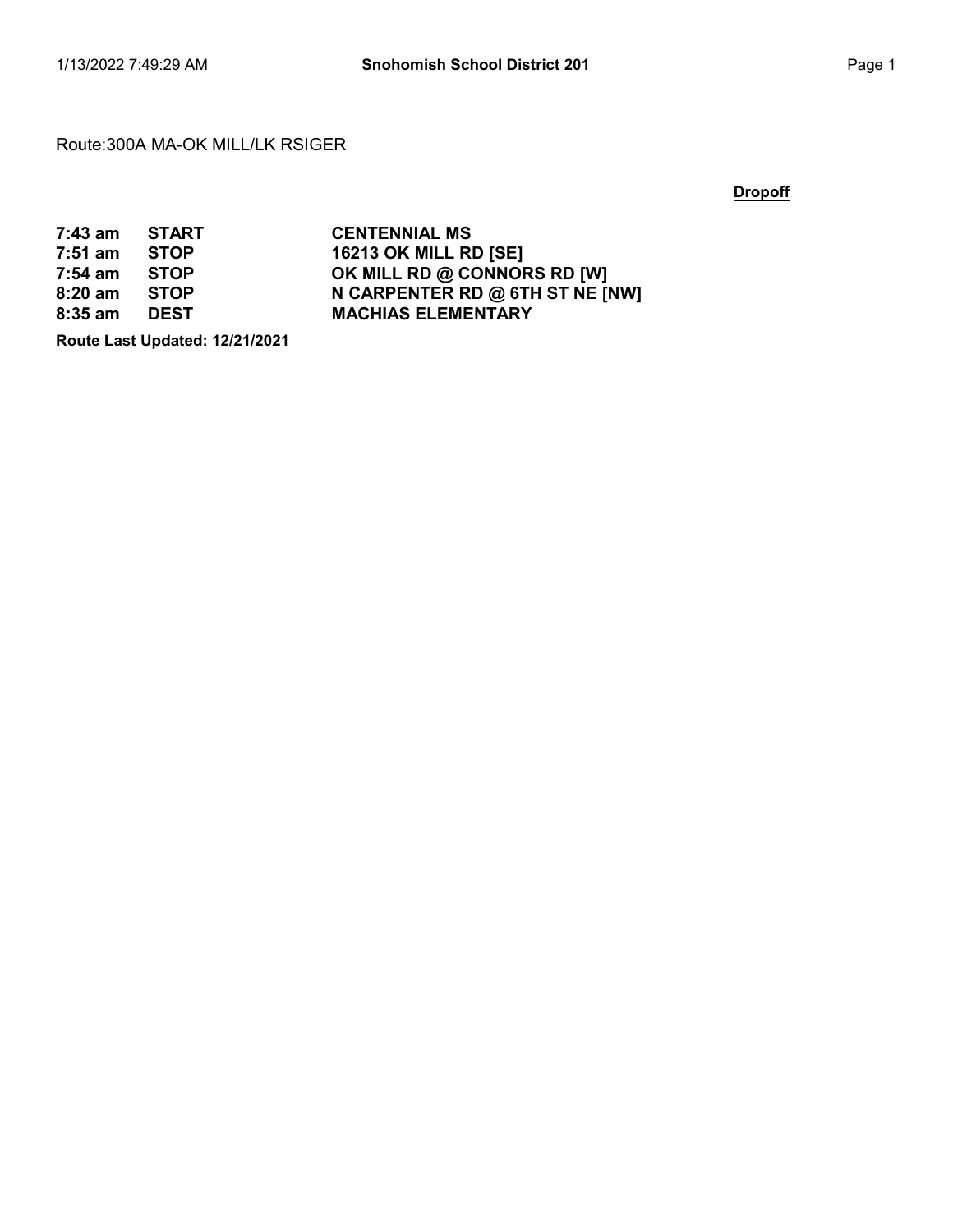# Route:308A MA-DUB/CRESWELL/PRICE<br>Driver:JACKSON, BRANDY

**Dropoff** 

| 7:28 am START |             | <b>CENTENNIAL MS</b>                  |
|---------------|-------------|---------------------------------------|
| 7:32 am       | <b>STOP</b> | <b>14016 DUBUQUE RD [S]</b>           |
| 7:33 am       | <b>STOP</b> | 14818 DUBUQUE RD [S]                  |
| 7:34 am       | <b>STOP</b> | DUBUQUE RD @ 153RD AVE SE [S]         |
| 7:36 am       | <b>STOP</b> | 14633/14629/14603 DUBUQUE RD [N]      |
| 7:37 am STOP  |             | <b>14421 DUBUQUE RD [N]</b>           |
| 7:38 am STOP  |             | DUBUQUE RD @ 143RD AVE SE [NE]        |
| 7:53 am STOP  |             | 1820 CRESWELL RD [W]                  |
| 7:54 am       | <b>STOP</b> | 2816/2824 CRESWELL RD [W]             |
| 7:55 am       | <b>STOP</b> | 2824/2832 CRESWELL RD [W]             |
| 7:56 am       | <b>STOP</b> | 3014 CRESWELL RD [W]                  |
| 7:57 am STOP  |             | 3116 CRESWELL RD [W]                  |
| 7:57 am STOP  |             | 3324/3230 CRESWELL RD [W]             |
| 7:58 am STOP  |             | 3230/3324 CRESWELL RD [W]             |
| 7:59 am STOP  |             | 3508 CRESWELL RD [W]                  |
| 7:59 am       | <b>STOP</b> | <b>CRESWELL RD @ DUBUQUE RD [NW]</b>  |
| 8:01 am       | <b>STOP</b> | DUBUQUE RD@ 183RD AVE SE [NE]         |
| 8:05 am       | <b>STOP</b> | 18724 DUBUQUE RD [S]                  |
| 8:06 am STOP  |             | <b>18830 DUBUQUE RD [S]</b>           |
| 8:07 am STOP  |             | CRESWELL RD @ 36TH ST SE [SE]         |
| 8:08 am       | <b>STOP</b> | CRESWELL RD @ 33RD PL SE [SE]         |
| 8:10 am       | <b>STOP</b> | CRESWELL RD @ 27TH ST SE [SE]         |
| $8:11$ am     | <b>STOP</b> | 1725 CRESWELL RD [E]                  |
| $8:16$ am     | <b>STOP</b> | OK MILL RD @ PRICE RD [E]             |
| 8:25 am       | <b>STOP</b> | <b>MACHIAS ELEMENTARY</b>             |
| $8:55$ am     | <b>DEST</b> | <b>FRONT GATE AT OPERATION CENTER</b> |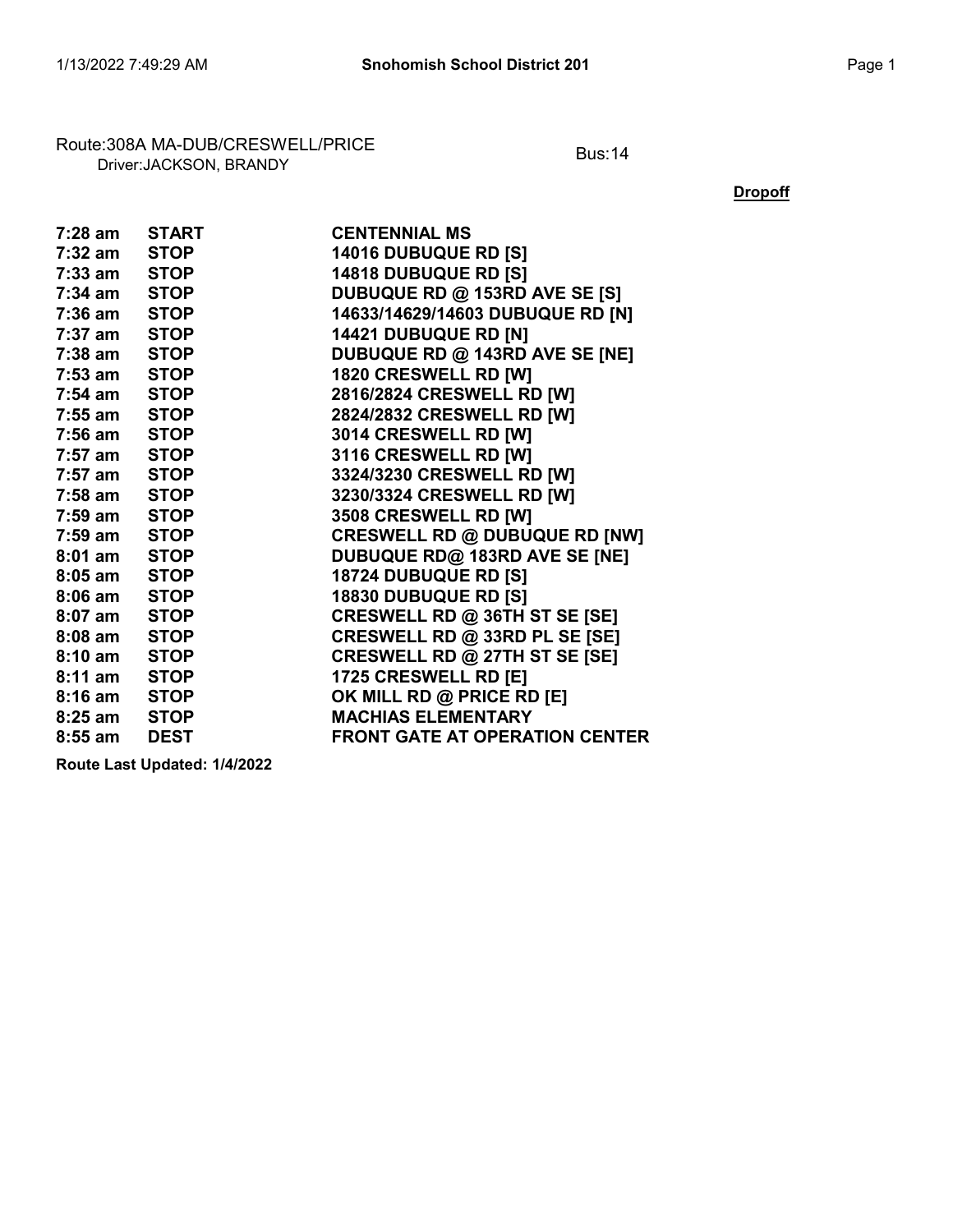# Route:321A MA-DUBUQUE/WDCRK/CARLSON Bus:70 Driver:DOWNES, JULIE

**Dropoff** 

| 7:33 am           | <b>START</b> | AIM HIGH SCHOOL-525 13TH ST             |
|-------------------|--------------|-----------------------------------------|
| 7:46 am           | <b>STOP</b>  | 171ST AVE SE @ DUBUQUE RD [SE]          |
| 7:47 am STOP      |              | 3414 171ST AVE SE [E]                   |
| $7:48$ am $STOP$  |              | 171ST AVE SE @ 28TH ST SE [SE]          |
| 7:50 am           | <b>STOP</b>  | 2211 171ST AVE SE [E]                   |
| $7:51$ am         | <b>STOP</b>  | 171ST AVE SE@ CARLSON RD [E]            |
| 7:59 am           | <b>STOP</b>  | 171ST AVE SE @ DUBUQUE RD [NW]          |
| 8:02 am           | <b>STOP</b>  | DUBUQUE RD @ 200TH DRIVE [SW]           |
| 8:03 am           | <b>STOP</b>  | 20900 DUBUQUE RD [SW]                   |
| 8:04 am STOP      |              | DUBUQUE RD @ 211TH AVE SE [SW]          |
| 8:07 am STOP      |              | 22900 WOODS CREEK RD [S]                |
| 8:08 am STOP      |              | PUD WATER TOWER T/A No Intersection [N] |
| 8:09 am STOP      |              | 23023/23005 WOODS CREEK RD [N]          |
| $8:11$ am         | STOP         | 22429 DUBUQUE RD [NW]                   |
| 8:12 am           | <b>STOP</b>  | DUBUQUE RD @ 219TH AVE SE [NE]          |
| 8:14 am           | <b>STOP</b>  | DUBUQUE RD @ 205TH DR SE [E]            |
| 8:24 am STOP      |              | OK MILL RD @ CARLSON RD [NW]            |
| 8:29 am STOP      |              | <b>MACHIAS ELEMENTARY</b>               |
| $9:00 \text{ am}$ | <b>DEST</b>  | <b>FRONT GATE AT OPERATION CENTER</b>   |
|                   |              |                                         |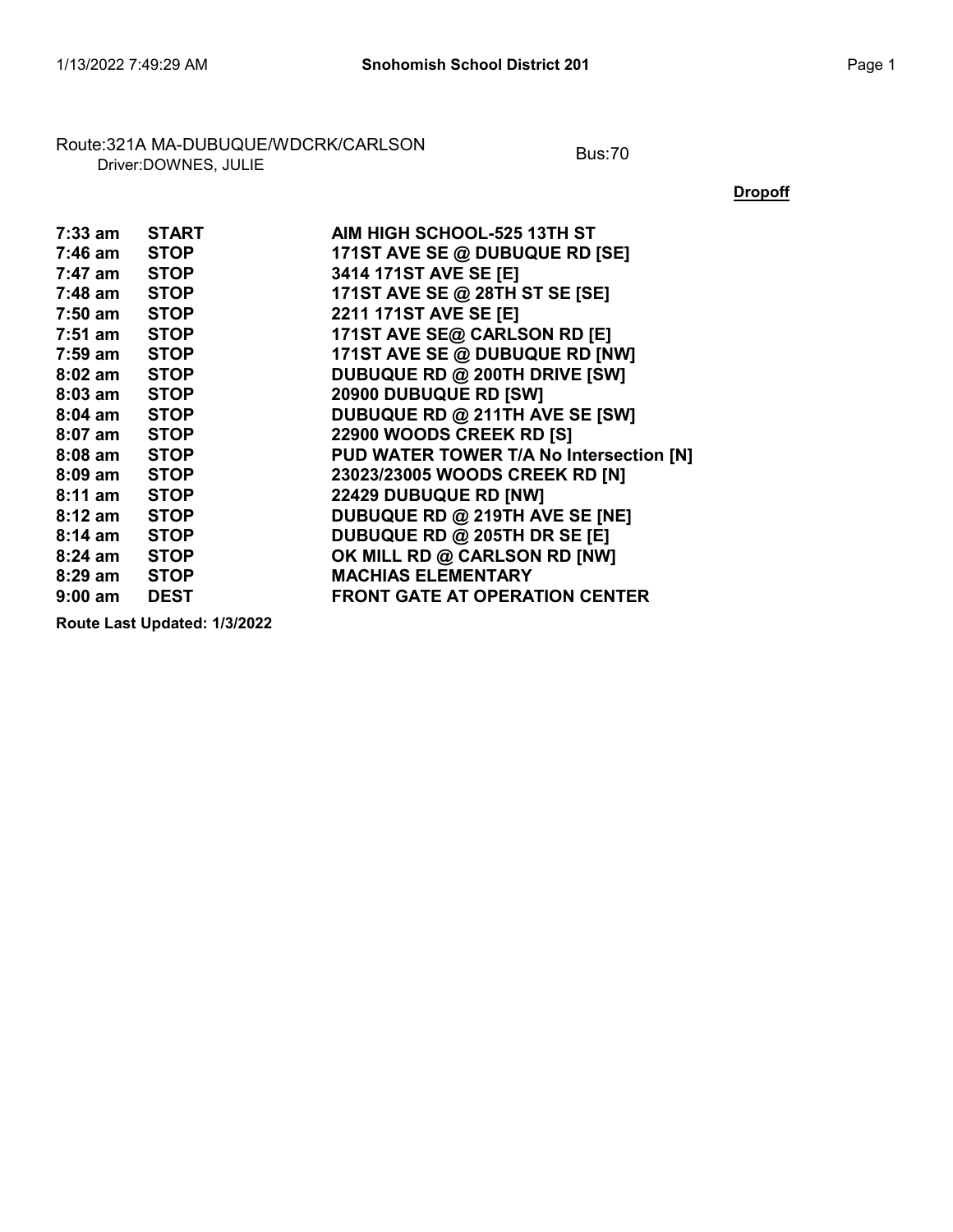# Route:306A MA-NEWBRG/CNNR/PRICE<br>Driver:ROEMER, CASSIE

**Dropoff** 

| 7:57 am           | <b>START</b> | <b>SNOHOMISH HS-BUS LOOP-STAIRS</b>     |
|-------------------|--------------|-----------------------------------------|
| $8:12 \text{ am}$ | <b>STOP</b>  | 413 NEWBERG RD [E]                      |
| $8:13$ am         | <b>STOP</b>  | 512 NEWBERG RD [E]                      |
| $8:15$ am         | <b>STOP</b>  | 1412/1419 NEWBERG RD [SE]               |
| $8:16$ am         | <b>STOP</b>  | NEWBERG RD @ 22ND ST NE [SE]            |
| $8:16$ am         | <b>STOP</b>  | 2020 NEWBERG RD [W]                     |
| $8:17$ am         | <b>STOP</b>  | 1916 NEWBERG RD [W]                     |
| $8:18$ am         | <b>STOP</b>  | 1608 NEWBERG RD [W]                     |
| $8:18$ am         | <b>STOP</b>  | <b>1412/1419 NEWBERG RD [NW]</b>        |
| $8:19 \text{ am}$ | <b>STOP</b>  | NEWBERG RD @ 14TH ST NE [N]             |
|                   |              | DO NOT CROSS Parent needs to be present |
| $8:19 \text{ am}$ | <b>STOP</b>  | 1028 NEWBERG RD [W]                     |
| 8:20 am           | <b>STOP</b>  | 908 NEWBERG RD [W]                      |
| 8:21 am           | <b>STOP</b>  | <b>NEWBERG RD @ UTLEY RD [NW]</b>       |
| $8:22$ am         | <b>STOP</b>  | 209/208 NEWBERG RD [W]                  |
| $8:22$ am         | <b>STOP</b>  | 16213 OK MILL RD [NW]                   |
| 8:27 am           | <b>STOP</b>  | <b>MACHIAS ELEMENTARY</b>               |
| $8:55$ am         | <b>DEST</b>  | <b>FRONT GATE AT OPERATION CENTER</b>   |
|                   |              |                                         |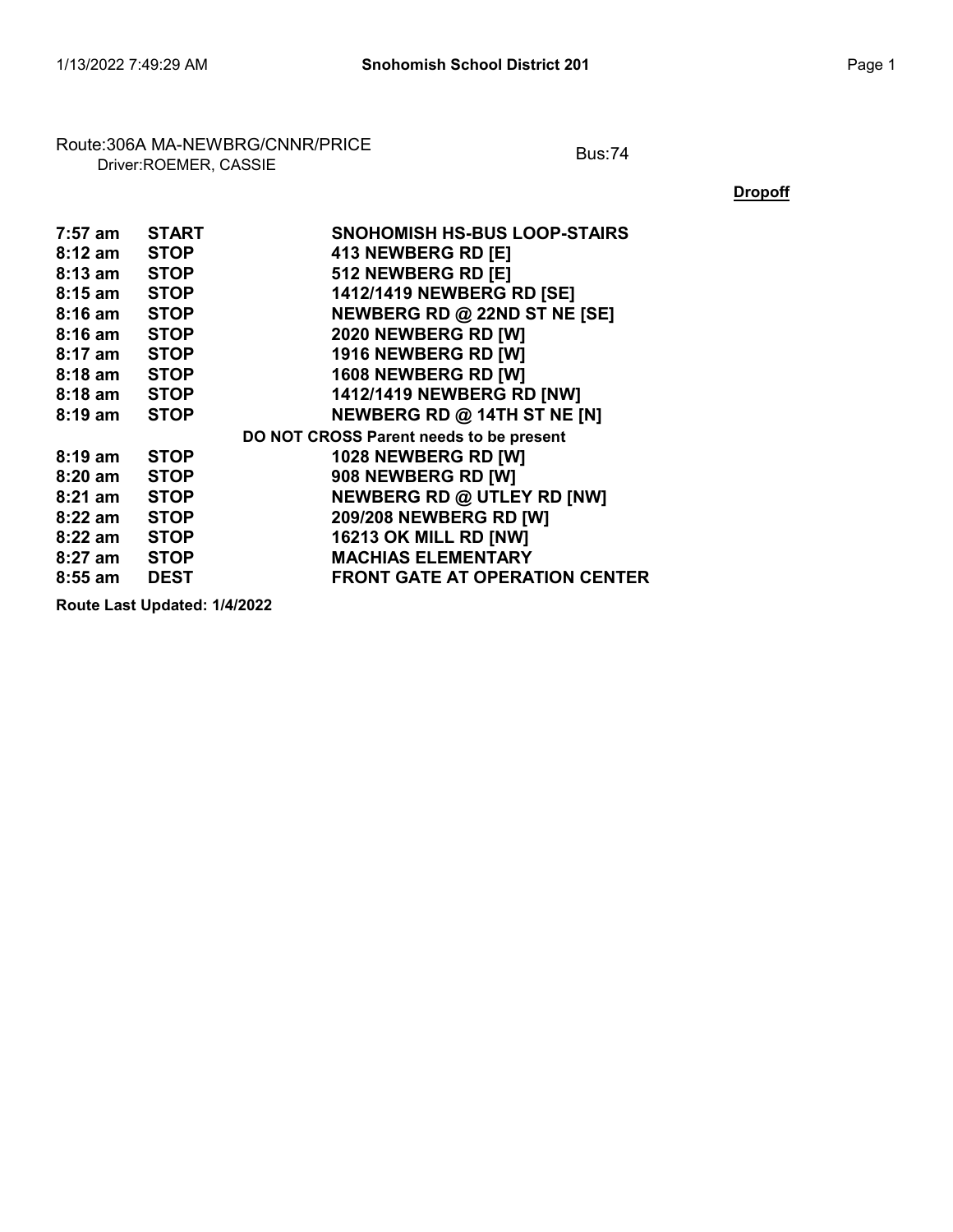#### Route:312A MA-PASADERA Bus:104

**Dropoff** 

| 7:59 am START |             | <b>SNOHOMISH HS-BUS LOOP-STAIRS</b>        |
|---------------|-------------|--------------------------------------------|
| 8:11 am STOP  |             | 20TH ST SE@119TH AVE-PASADERA HEIGHTS [SW] |
|               |             | BUS PULLOUT EAST OF ENTRANCE-OFF ROAD STOP |
| 8:25 am STOP  |             | <b>MACHIAS ELEMENTARY</b>                  |
| 8:53 am       | <b>DEST</b> | <b>FRONT GATE AT OPERATION CENTER</b>      |
|               |             |                                            |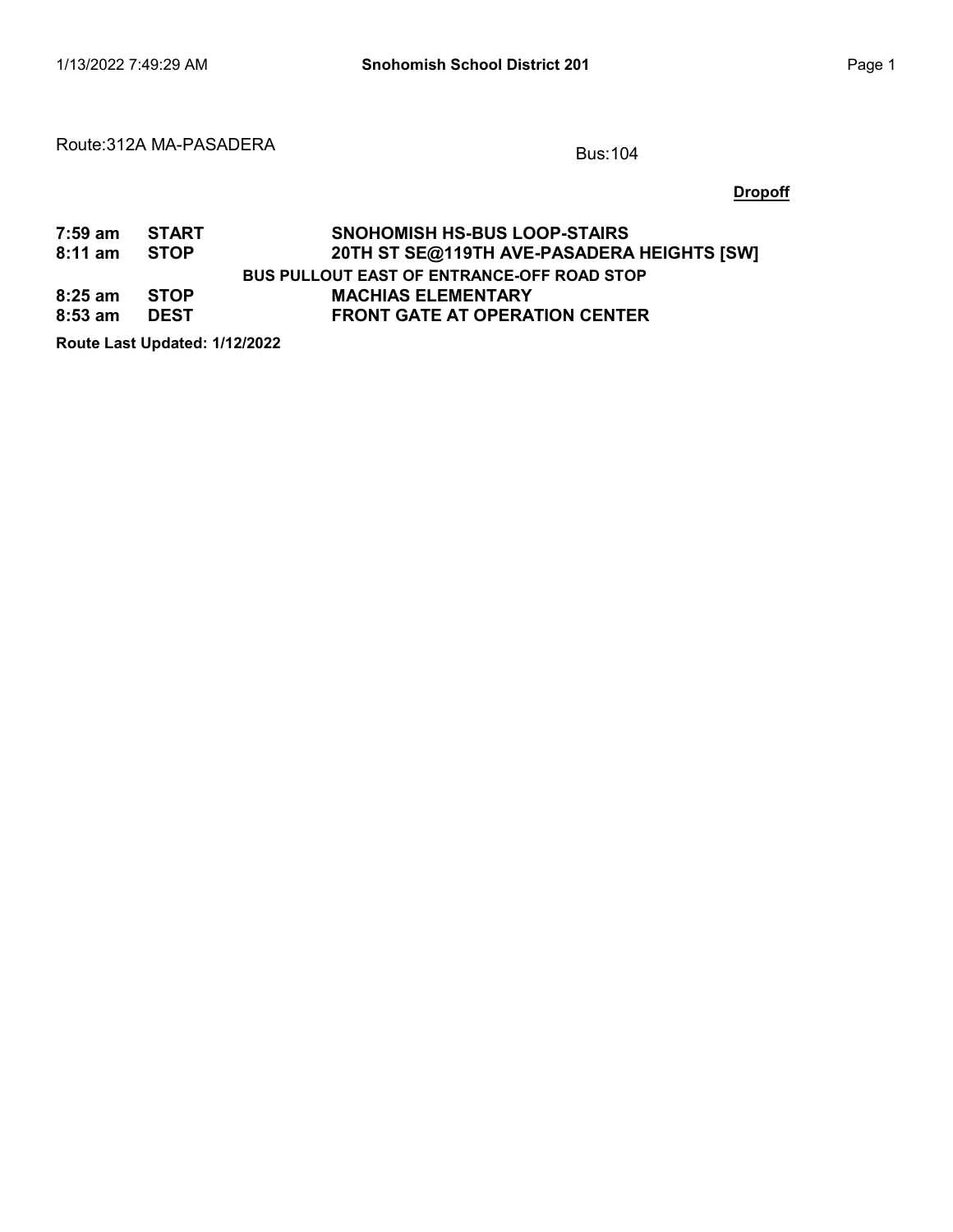Route:322A MA-DIVISION/135TH/123RD<br>Driver:PATIENCE, CAROLE

**Dropoff** 

| 7:22 am      | <b>START</b> | <b>SNOHOMISH HS-BUS LOOP-STAIRS</b>      |
|--------------|--------------|------------------------------------------|
| 7:37 am      | <b>STOP</b>  | 13312 S MACHIAS RD [S]                   |
| 7:38 am      | <b>STOP</b>  | S MACHIAS RD @ RIVIERA BLVD [S]          |
| 7:39 am      | <b>STOP</b>  | 13607/13606 S MACHIAS RD [SE]            |
|              |              | <b>WINTERGREEN FARMS</b>                 |
| 7:41 am      | <b>STOP</b>  | 525 S MACHIAS RD [E]                     |
| 7:43 am      | <b>STOP</b>  | 202 N MACHIAS RD [W]                     |
| 7:45 am      | <b>STOP</b>  | 1020/1024/1114 S MACHIAS RD [NW]         |
| 7:45 am      | <b>STOP</b>  | 1114 S MACHIAS RD - NO PARKING SIGN [NW] |
|              |              | STOP BEFORE GORE STRIP IF CROSSING       |
| 7:46 am      | <b>STOP</b>  | <b>1528 S MACHIAS RD [NW]</b>            |
| 7:50 am      | <b>STOP</b>  | 123RD AVE SE @ 12TH ST SE [SE]           |
| 7:51 am      | <b>STOP</b>  | 123RD AVE SE @ 7TH PL SE [E]             |
| 7:57 am      | <b>STOP</b>  | 12402 4TH ST NE [N]                      |
| 7:59 am STOP |              | 12506/12515 2ND ST SE [S]                |
| 8:00 am STOP |              | 12615 2ND ST SE [S]                      |
| 8:01 am STOP |              | 13012 2ND ST SE [S]                      |
| 8:02 am STOP |              | MERIDIAN ST @ 135TH AVE SE [SW]          |
| $8:03$ am    | <b>STOP</b>  | 135TH AVE SE @ 3RD ST SE [W]             |
| $8:05$ am    | <b>STOP</b>  | 810/820 135TH AVE SE [W]                 |
| $8:06$ am    | <b>STOP</b>  | 1003/1012/1004 135TH AVE SE [W]          |
| $8:06$ am    | <b>STOP</b>  | 911/1024/1025/1003 135TH AVE SE [W]      |
| 8:07 am STOP |              | <b>1124 135TH AVE SE [W]</b>             |
| 8:08 am STOP |              | 13624 DIVISION ST [SW]                   |
| 8:10 am STOP |              | <b>OK MILL RD @ 145TH AVE SE [S]</b>     |
| $8:13$ am    | <b>STOP</b>  | 221/230/323 RUSSELL RD [E]               |
| 8:14 am      | <b>STOP</b>  | RUSSELL RD @ 5TH ST NE [SE]              |
| $8:16$ am    | <b>STOP</b>  | <b>1525 RUSSELL RD [E]</b>               |
| $8:21$ am    | <b>STOP</b>  | <b>RUSSELL RD @ BEACH DR [NW]</b>        |
| 8:22 am      | <b>STOP</b>  | 416 RUSSELL RD [W]                       |
| 8:22 am STOP |              | 118 RUSSELL RD [W]                       |
| 8:26 am      | <b>STOP</b>  | <b>MACHIAS ELEMENTARY</b>                |
| $8:55$ am    | <b>DEST</b>  | <b>FRONT GATE AT OPERATION CENTER</b>    |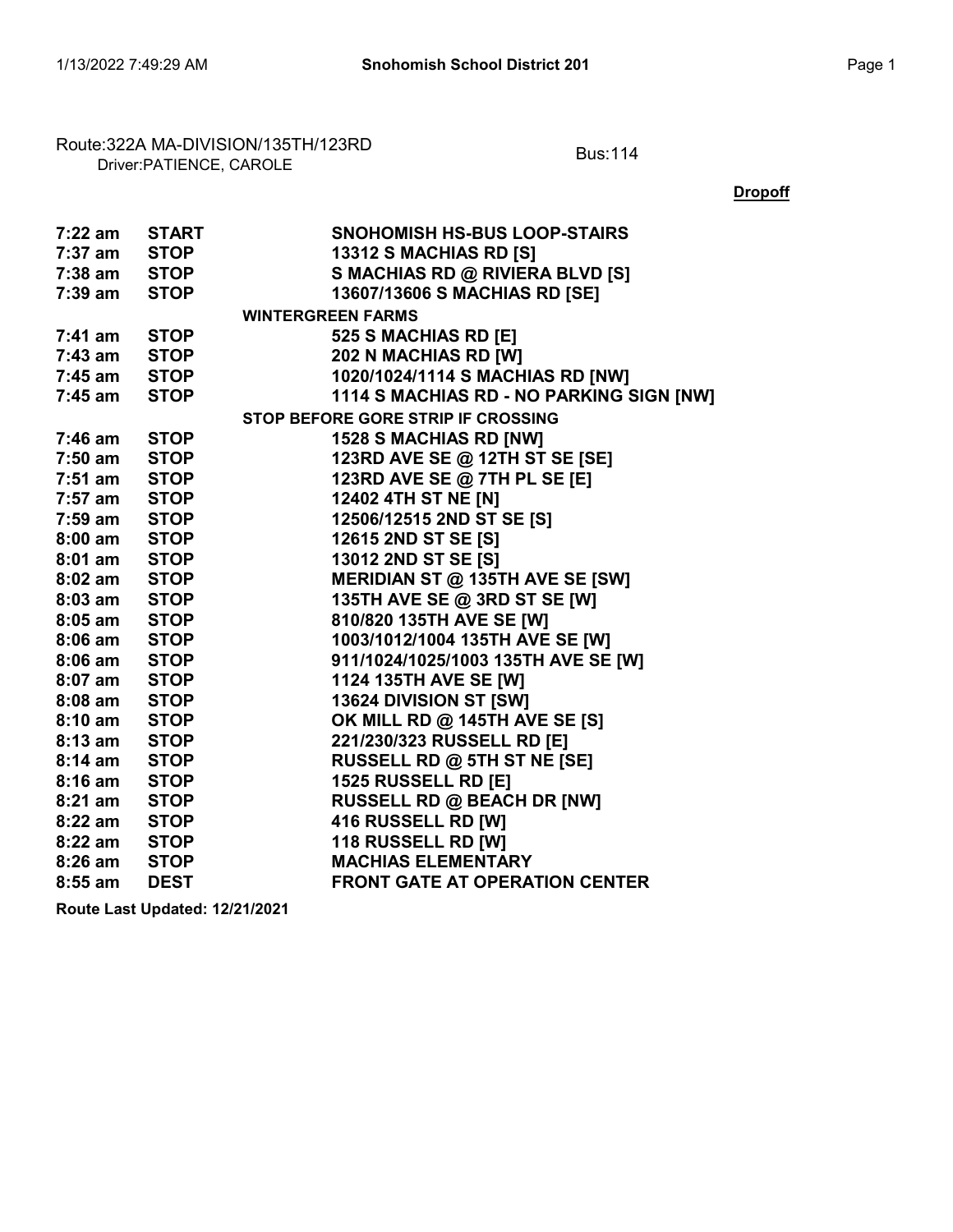## Route:308P MA-DUB/CRESWELL/PRICE<br>Driver:JACKSON, BRANDY

**Dropoff** 

| $3:20$ pm | <b>ORIGIN</b> | <b>MACHIAS ELEMENTARY</b>             |
|-----------|---------------|---------------------------------------|
| $3:24$ pm | <b>STOP</b>   | OK MILL RD @ PRICE RD [SW]            |
| $3:32$ pm | <b>STOP</b>   | 1820 CRESWELL RD [W]                  |
| $3:33$ pm | <b>STOP</b>   | 2816/2824 CRESWELL RD [W]             |
| $3:34$ pm | <b>STOP</b>   | 2824/2832 CRESWELL RD [W]             |
| $3:35$ pm | <b>STOP</b>   | 3014 CRESWELL RD [W]                  |
| $3:36$ pm | <b>STOP</b>   | 3116 CRESWELL RD [W]                  |
| $3:36$ pm | <b>STOP</b>   | 3324/3230 CRESWELL RD [W]             |
| $3:37$ pm | <b>STOP</b>   | 3230/3324 CRESWELL RD [W]             |
| $3:38$ pm | <b>STOP</b>   | 3508 CRESWELL RD [W]                  |
| $3:40$ pm | <b>STOP</b>   | DUBUQUE RD@ 183RD AVE SE [NE]         |
| $3:43$ pm | <b>STOP</b>   | 18724 DUBUQUE RD [S]                  |
| $3:44$ pm | <b>STOP</b>   | 18830 DUBUQUE RD [S]                  |
| $3:45$ pm | <b>STOP</b>   | DUBUQUE RD @ 195TH AVE SE [SW]        |
| $3:46$ pm | <b>STOP</b>   | CRESWELL RD @ 36TH ST SE [SE]         |
| $3:47$ pm | <b>STOP</b>   | CRESWELL RD @ 33RD PL SE [SE]         |
| $3:49$ pm | <b>STOP</b>   | CRESWELL RD @ 27TH ST SE [SE]         |
| $3:51$ pm | <b>STOP</b>   | 1701/1733/1725/1721 CRESWELL RD [E]   |
| $4:05$ pm | <b>STOP</b>   | 14016 DUBUQUE RD [S]                  |
| 4:07 pm   | <b>STOP</b>   | <b>14818 DUBUQUE RD [S]</b>           |
| $4:08$ pm | <b>STOP</b>   | DUBUQUE RD @ 153RD AVE SE [S]         |
| $4:09$ pm | <b>STOP</b>   | 14633/14629/14603 DUBUQUE RD [N]      |
| 4:10 pm   | <b>STOP</b>   | 14421 DUBUQUE RD [N]                  |
| 4:10 pm   | <b>STOP</b>   | DUBUQUE RD @ 143RD AVE SE [NE]        |
| 4:23 pm   | <b>END</b>    | <b>FRONT GATE AT OPERATION CENTER</b> |
|           |               |                                       |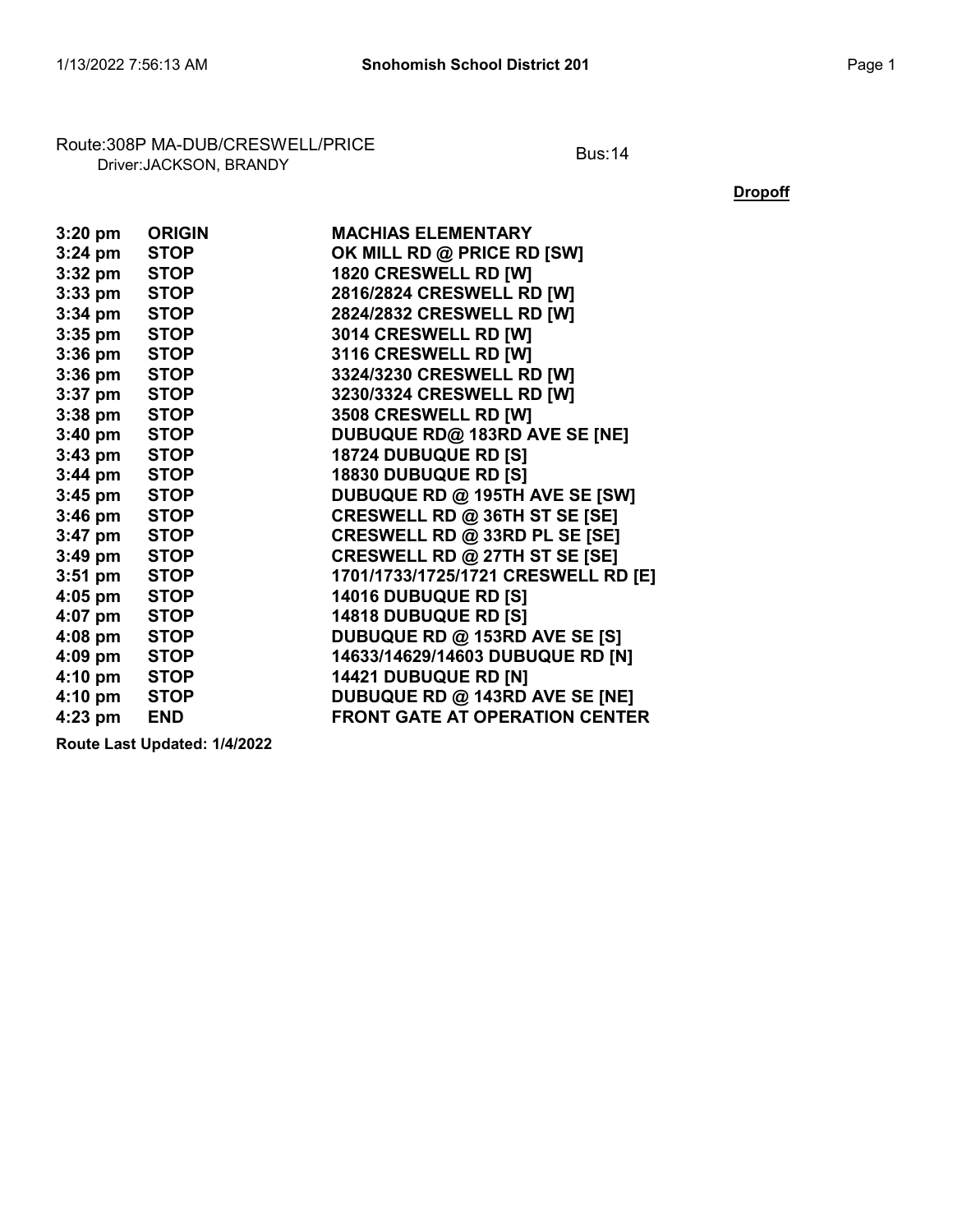Route:300P MA-OK MILL/LK RSIGER<br>Driver:MCQUISTON, ERIN

**Dropoff** 

#### 3:20 pm ORIGIN MACHIAS ELEMENTARY<br>4:16 pm END FRONT GATE AT OPERA END **FRONT GATE AT OPERATION CENTER**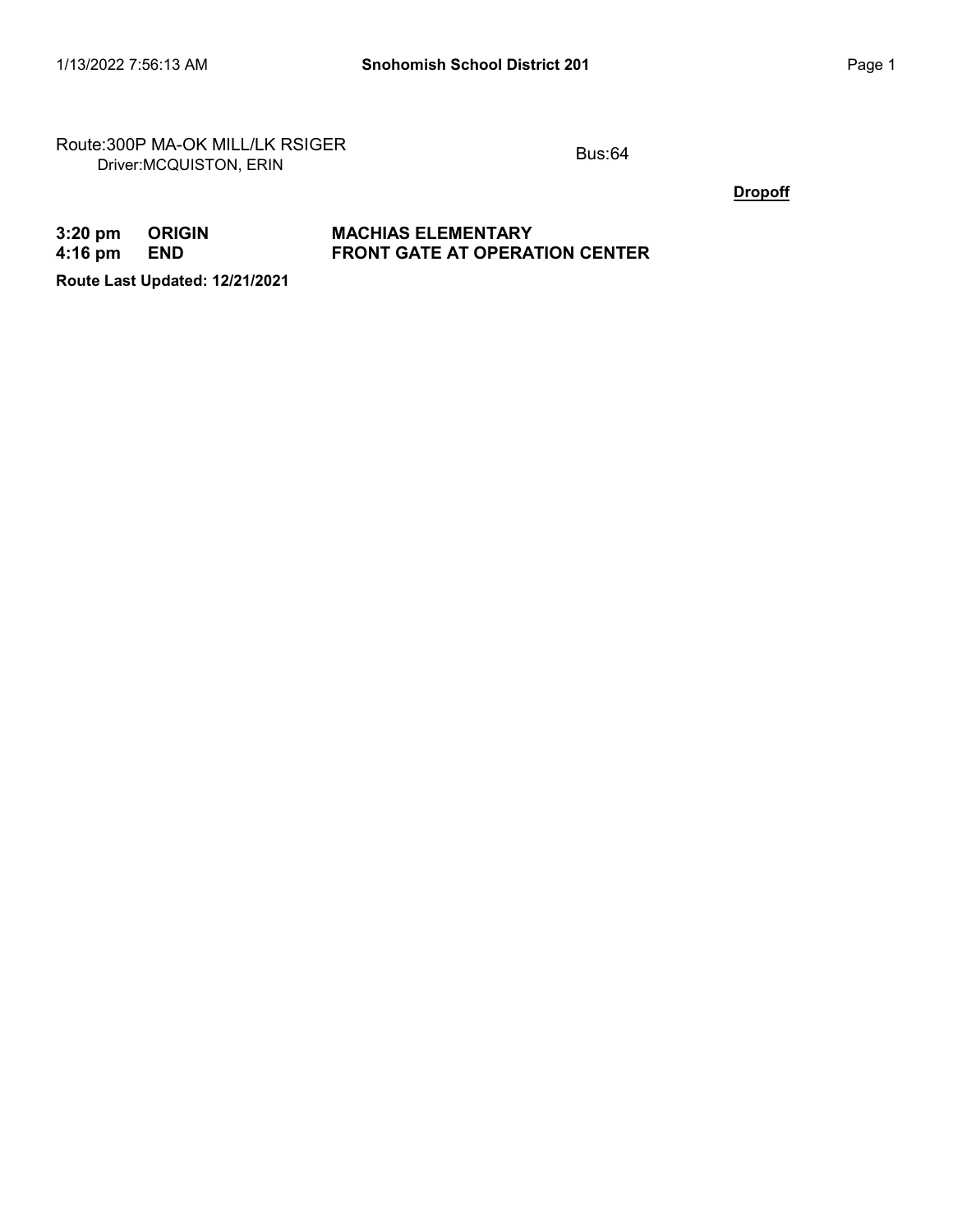# Route:321P MA-DUBUQUE/WDCRK/CARLSON<br>Driver:DOWNES, JULIE

**Dropoff** 

| $3:20$ pm         | <b>ORIGIN</b> | <b>MACHIAS ELEMENTARY</b>               |
|-------------------|---------------|-----------------------------------------|
| $3:23$ pm         | <b>STOP</b>   | OK MILL RD @ CARLSON RD [S]             |
| $3:33$ pm         | <b>STOP</b>   | DUBUQUE RD @ 200TH DRIVE [SW]           |
| $3:34$ pm         | <b>STOP</b>   | DUBUQUE RD @ 205TH DR SE [SW]           |
| $3:35$ pm         | <b>STOP</b>   | 20900 DUBUQUE RD [SW]                   |
| $3:36$ pm         | <b>STOP</b>   | DUBUQUE RD @ 211TH AVE SE [SW]          |
| $3:38$ pm         | <b>STOP</b>   | DUBUQUE RD @ 219TH AVE SE [S]           |
| $3:39$ pm         | <b>STOP</b>   | <b>22429 DUBUQUE RD [SE]</b>            |
| $3:40 \text{ pm}$ | <b>STOP</b>   | 22900 WOODS CREEK RD [S]                |
| $3:40$ pm         | <b>STOP</b>   | 23023/23005 WOODS CREEK RD [S]          |
| $3:41$ pm         | <b>STOP</b>   | PUD WATER TOWER T/A No Intersection [N] |
| $3:49$ pm         | <b>STOP</b>   | 171ST AVE SE @ 28TH ST SE [SE]          |
| $3:50$ pm         | <b>STOP</b>   | 2211 171ST AVE SE [E]                   |
| $3:51$ pm         | <b>STOP</b>   | 171ST AVE SE@ CARLSON RD [E]            |
| $3:56$ pm         | <b>STOP</b>   | 3414 171ST AVE SE [W]                   |
| $3:57$ pm         | <b>STOP</b>   | 171ST AVE SE @ DUBUQUE RD [NW]          |
| $4:19$ pm         | <b>END</b>    | <b>FRONT GATE AT OPERATION CENTER</b>   |
|                   |               |                                         |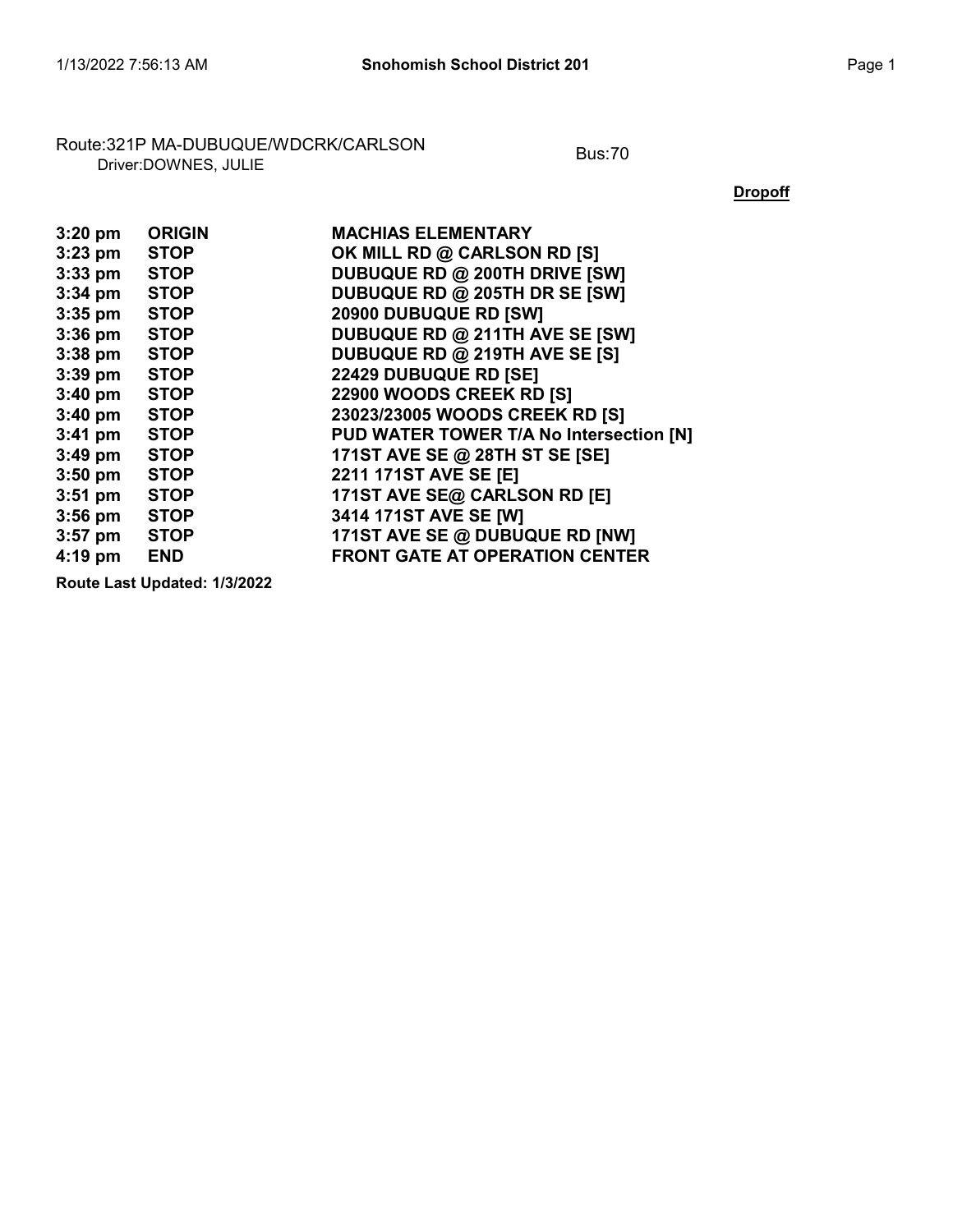# Route:306P MA-NEWBRG/CNNR/PRICE<br>Driver:ROEMER, CASSIE

**Dropoff** 

| $3:25$ pm | <b>ORIGIN</b> | <b>MACHIAS ELEMENTARY</b>               |
|-----------|---------------|-----------------------------------------|
| $3:29$ pm | <b>STOP</b>   | 413 NEWBERG RD [E]                      |
| $3:30$ pm | <b>STOP</b>   | 512 NEWBERG RD [E]                      |
| $3:31$ pm | <b>STOP</b>   | <b>NEWBERG RD @ UTLEY RD [E]</b>        |
| $3:32$ pm | <b>STOP</b>   | 908 NEWBERG RD [E]                      |
| $3:33$ pm | <b>STOP</b>   | 1412/1419 NEWBERG RD [SE]               |
| $3:35$ pm | <b>STOP</b>   | NEWBERG RD @ 22ND ST NE [SE]            |
| $3:42$ pm | <b>STOP</b>   | 2020 NEWBERG RD [W]                     |
| $3:43$ pm | <b>STOP</b>   | 1916 NEWBERG RD [W]                     |
| $3:43$ pm | <b>STOP</b>   | 1608 NEWBERG RD [W]                     |
| $3:44$ pm | <b>STOP</b>   | NEWBERG RD @ 14TH ST NE [N]             |
|           |               | DO NOT CROSS Parent needs to be present |
| $3:46$ pm | <b>STOP</b>   | 1028 NEWBERG RD [W]                     |
| $3:47$ pm | <b>STOP</b>   | 209/208 NEWBERG RD [W]                  |
| $3:48$ pm | <b>STOP</b>   | <b>16213 OK MILL RD [NW]</b>            |
| $4:05$ pm | <b>END</b>    | <b>FRONT GATE AT OPERATION CENTER</b>   |
|           |               |                                         |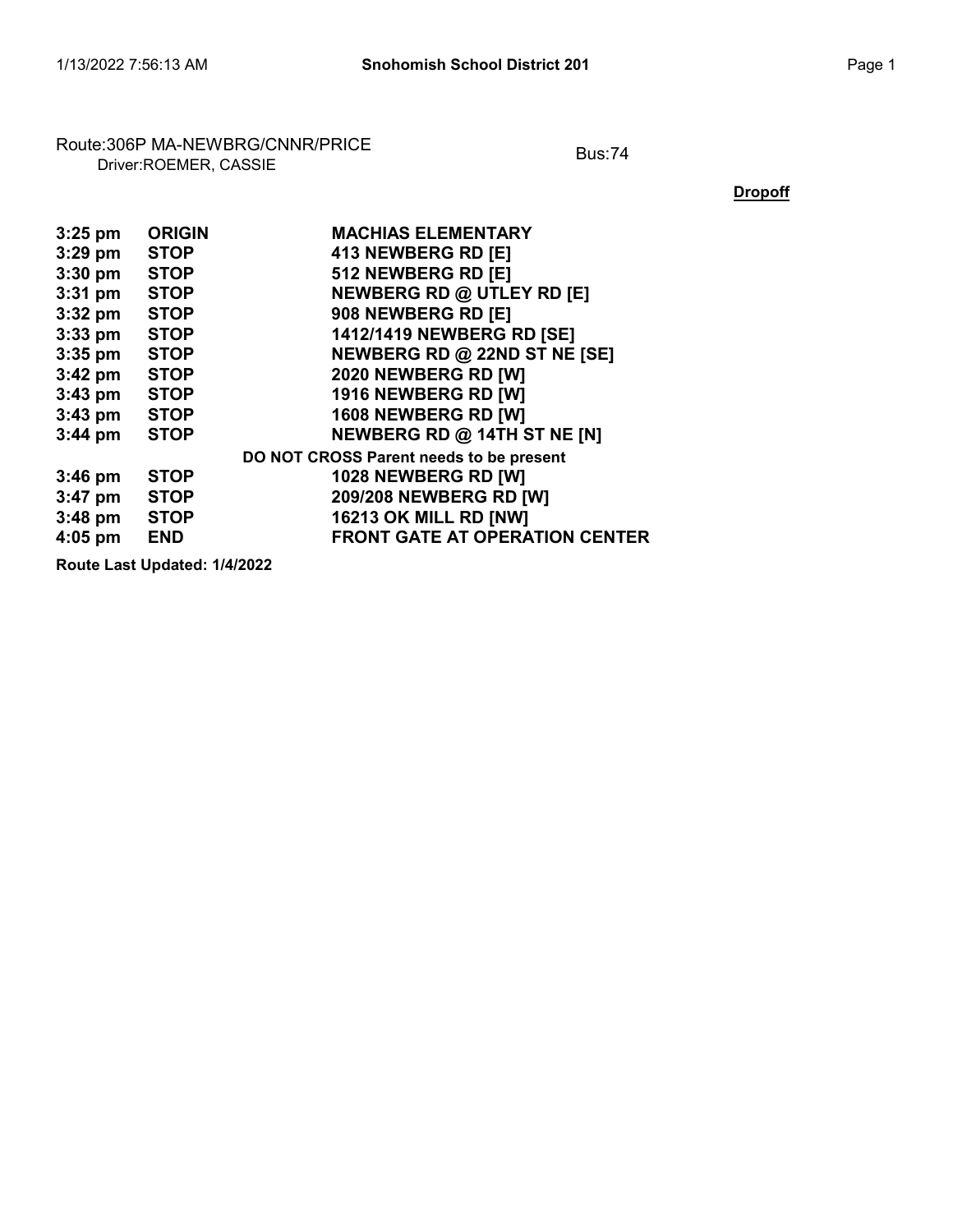#### Route:312P MA-PASADERA Bus:104

**Dropoff** 

#### 3:20 pm ORIGIN MACHIAS ELEMENTARY<br>3:30 pm STOP 20TH ST SE@119TH AVE BUS PULLOUT EAST OF ENTRANCE-OFF ROAD STOP 20TH ST SE@119TH AVE-PASADERA HEIGHTS [SW] 3:49 pm END MACHIAS ELEMENTARY